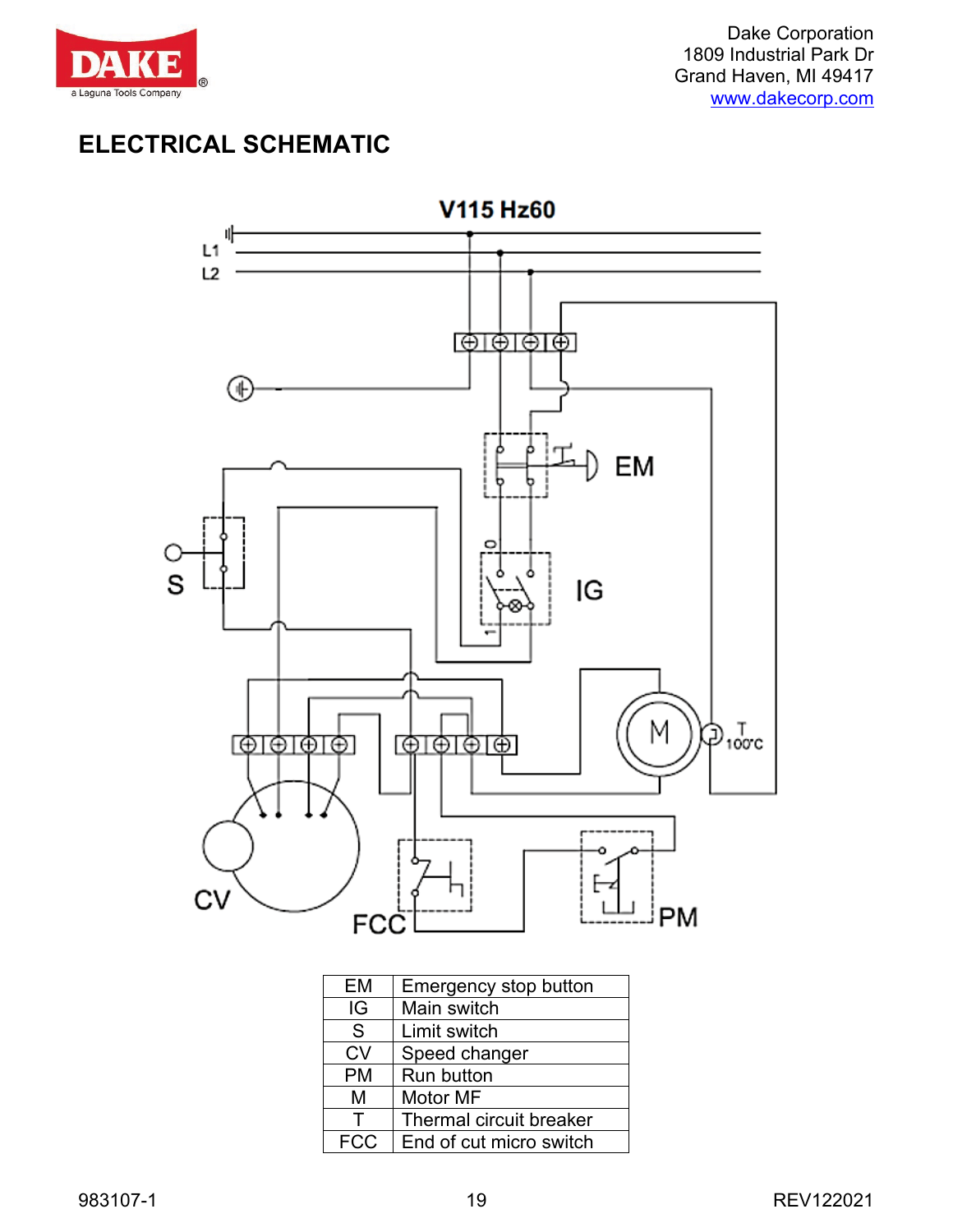

## **EXPLODED VIEWS & PART LIST**

**NR.1** 

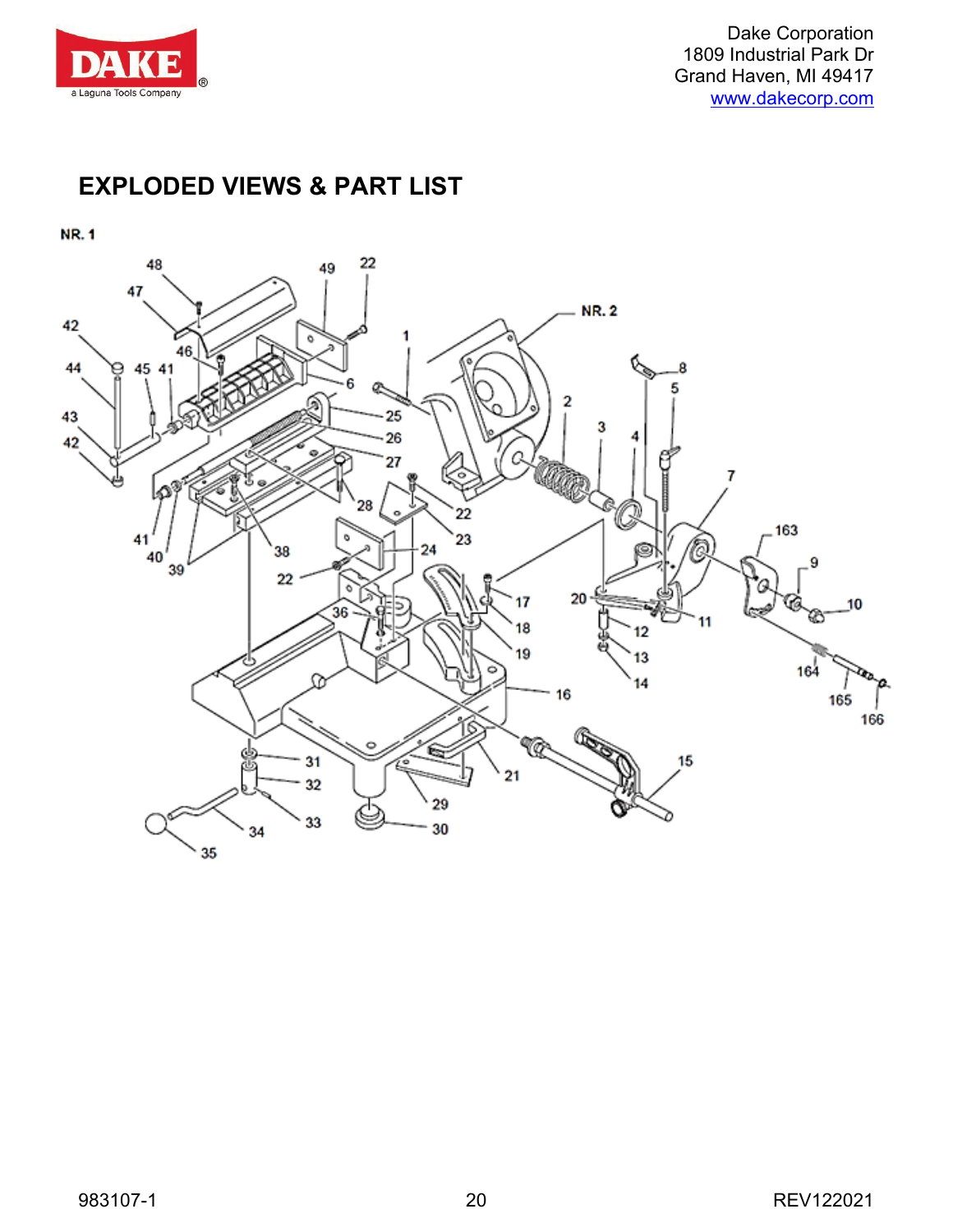

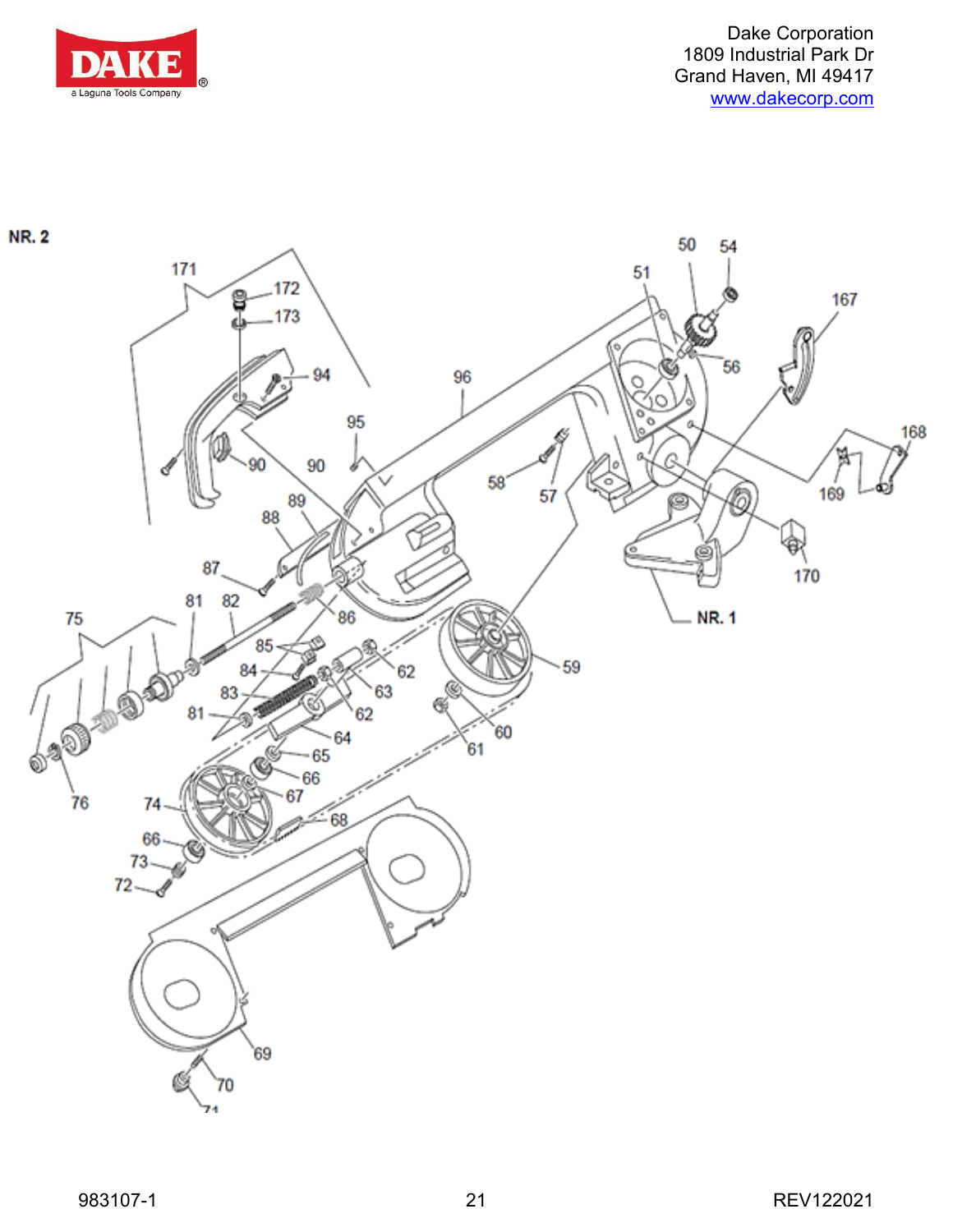

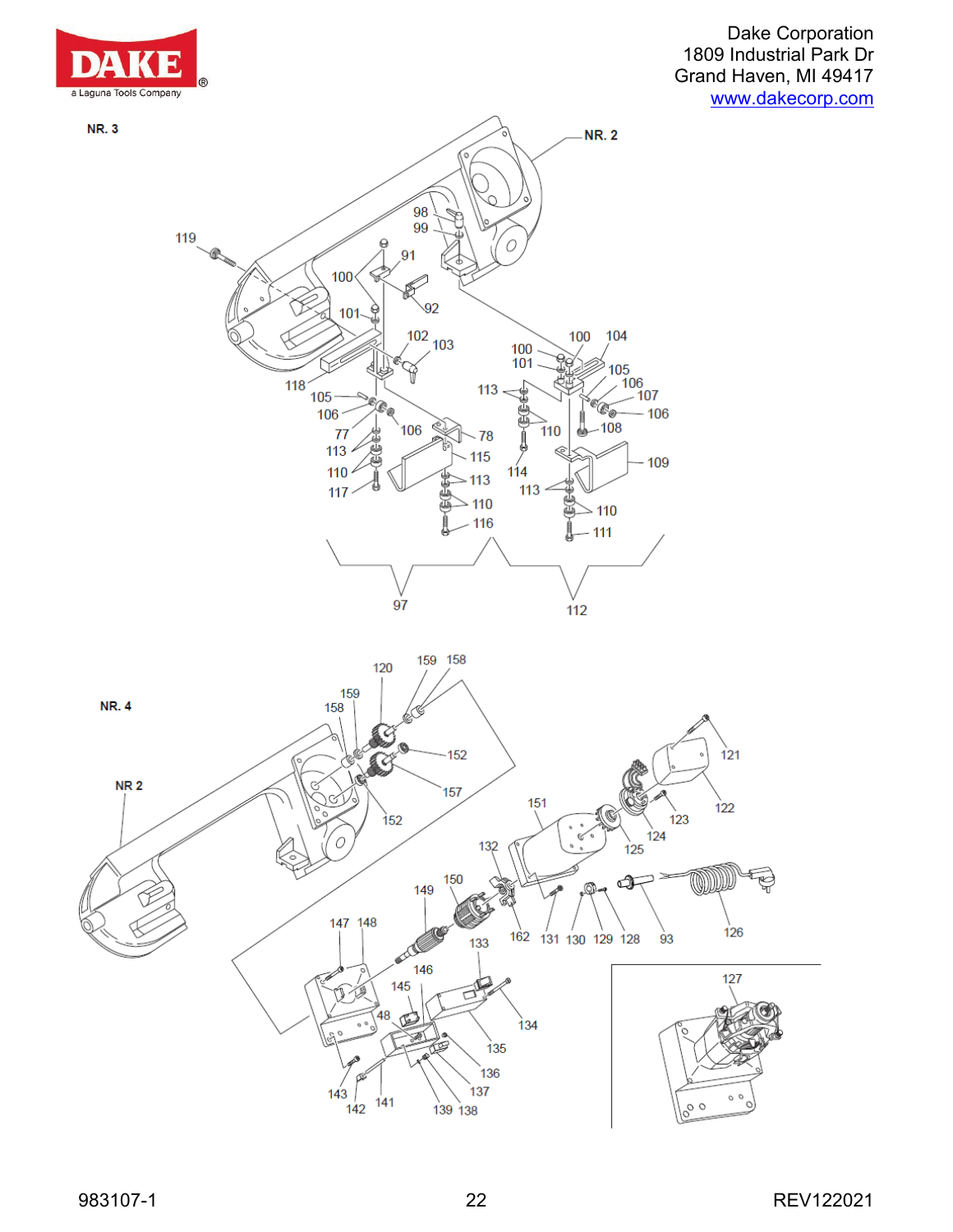| Pos.                     | <b>Description</b>   | <b>DAKE Part #</b> | Pos. | <b>Description</b>            | <b>DAKE Part #</b> |
|--------------------------|----------------------|--------------------|------|-------------------------------|--------------------|
| 1                        | UNI 5737 M14x100     |                    | 50   | Gear group                    | 303436             |
| 2                        | 5.08.01.81           |                    | 51   | 0.60.60.05                    |                    |
| 3                        | 0.06.30.40           |                    | 54   | 0.58.62.00                    |                    |
| 4                        | 5.12.40.50           |                    | 56   | 0.15.01.39                    |                    |
| 5                        | 0.14.70.06           |                    | 57   | 5.15.41.03                    |                    |
| $\overline{\phantom{a}}$ | 0.45.08.80           |                    | 58   | 0.40.05.11                    |                    |
| 6                        | 5.04.29.22           |                    | 59   | Drive wheel                   | 303411             |
| $\overline{7}$           | 5.13.81.02           |                    | 60   | UNI 6592 Ø12                  |                    |
| 8                        | Support Bracket      | 303403             | 61   | UNI 7474 M12                  |                    |
| 9                        | 5.17.10.94           |                    | 62   | UNI 5588 M10                  |                    |
| 10                       | UNI 5721 M14         |                    | 63   | 5.00.15.58                    |                    |
| 11                       | 5.15.95.13           |                    | 64   | 5.13.78.08                    |                    |
| 13                       | 0.12.07.18           |                    | 65   | 0.15.51.49                    |                    |
| 14                       | <b>UNI 7473 M8</b>   |                    | 66   | 0.60.62.04                    |                    |
| 15                       | <b>Stock Stop</b>    | 303788             | 67   | 0.15.51.16                    |                    |
| 16                       | 5.13.38.29           |                    | 68   |                               |                    |
| 17                       | UNI 5931 M6x16       |                    | 69   | <b>Blade Guard</b>            | 303427             |
| 18                       | 5.12.40.29           |                    | 70   | UNI 5923 M5x16                |                    |
| 19                       | 5.40.40.12           |                    | 71   | Cover Wing Nut                | 303400             |
| 20                       | 0.40.29.05           |                    | 72   | UNI 5933 M8x20                |                    |
| 21                       | Hand Grip            | 303402             | 73   | 5.12.40.47                    |                    |
| 22                       | UNI 5933 M8x20       |                    | 74   | 5.21.42.22                    |                    |
| 23                       | 5.13.77.96           |                    | 75   | <b>Blade Tensioning Group</b> | 303430             |
| 24                       | 5.15.26.36           |                    | 76   | UNI 1751 Ø16                  |                    |
| 25                       | 5.13.08.34           |                    | 77   | <b>Bearing</b>                | 303838             |
| 26                       | 5.10.03.29           |                    | 78   | 5.18.17.39                    |                    |
| 27                       | 5.13.03.93           |                    | 81   | UNI 6592 Ø10                  |                    |
| 28                       | UNI 5732 M12x100     |                    | 82   | 5.10.05.04                    |                    |
| 29                       | 5.13.77.78           |                    | 83   | 5.08.10.05                    |                    |
| 30                       | <b>Rest Foot</b>     | 303414             | 84   | UNI 5933 M5x25                |                    |
| 31                       | 5.12.40.56           |                    | 85   | 5.13.07.34                    |                    |
| 32                       | 5.17.10.56           |                    | 86   | 0.08.02.59                    |                    |
| 33                       | 0.15.26.30           |                    | 87   | 0.40.05.13                    |                    |
| 34                       | 5.14.20.80           |                    | 88   | 5.18.17.37                    |                    |
| 35                       | Handle for Vise Lock | 303401             | 89   | 5.87.08.87                    |                    |
| 36                       | UNI 5739 M8x40       |                    | 90   | "ON" Switch                   | 303431             |
| 37                       |                      |                    | 91   | 5.18.19.34                    |                    |
| 38                       | UNI 5933 M10x30      |                    | 92   | Moveable Blade Guard          | 5181938            |
| 39                       | 5.13.03.94           |                    | 94   | 0.40.05.03                    |                    |
| 40                       | 5.12.40.48           |                    | 95   | 0.17.99.01                    |                    |
| 41                       | 0.06.30.39           |                    | 96   | 5.04.29.21                    |                    |
| 42                       | Lever End Cap        | 303437             | 97   | Blade Guide - Front           | 7132549            |
| 43                       | 5.13.07.44           |                    | 98   | 1.14.70.27                    |                    |
| 44                       | 5.14.20.23           |                    | 99   | 0.12.07.06                    |                    |
| 45                       | 0.15.26.31           |                    | 100  | UNI 5721 M6                   |                    |
| 46                       | UNI 5961 M6x25       |                    | 101  | UNI 1751 Ø6                   |                    |
| 47                       | 5.18.28.29           |                    | 102  | 0.12.07.18                    |                    |
| 48                       | 0.40.05.13           |                    | 103  | 0.14.70.29                    |                    |
| 49                       | 5.15.26.37           |                    | 104  | 5.13.07.74                    |                    |